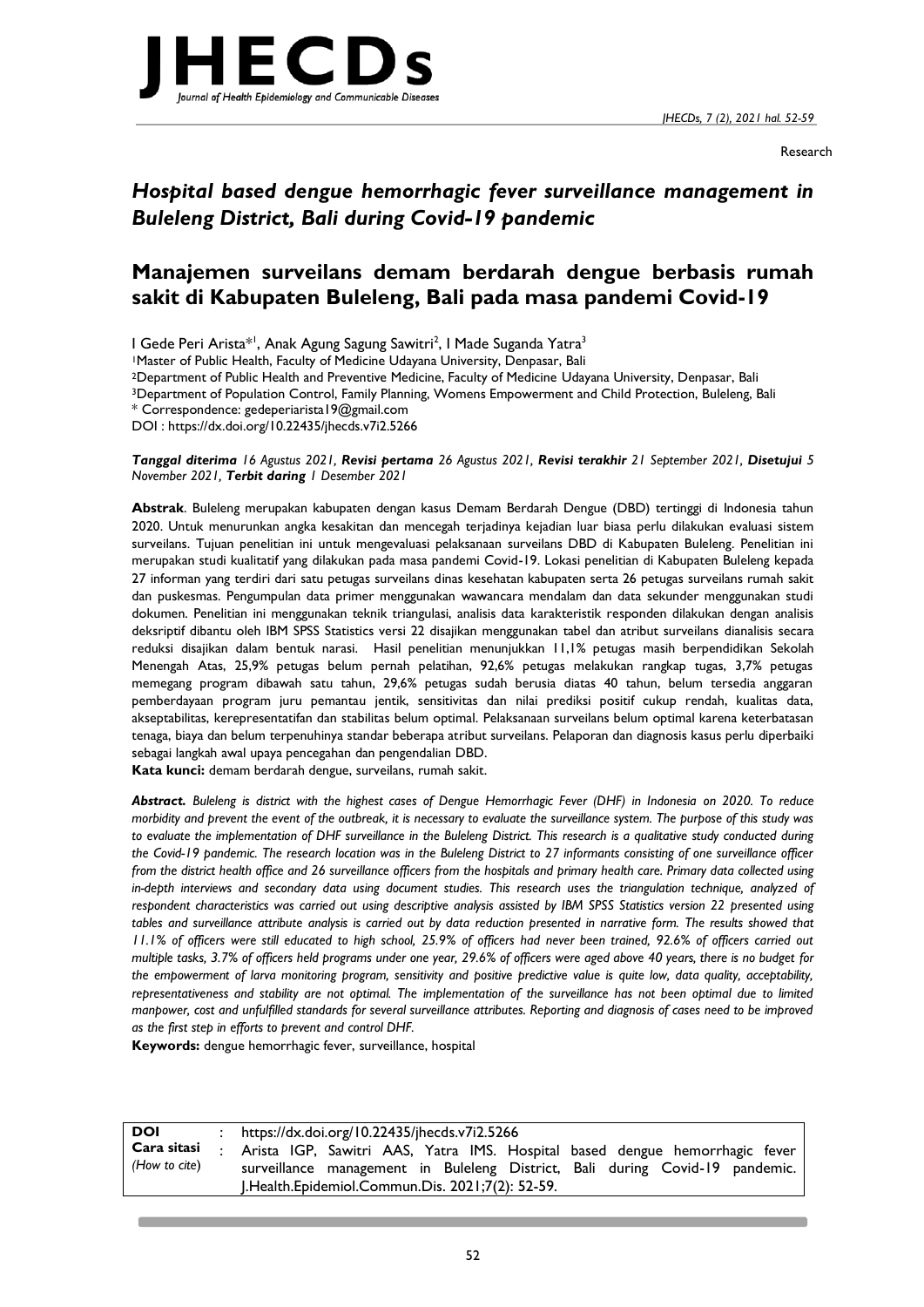## **Introduction**

Dengue Hemorrhagic Fever (DHF) is one of the emerging infectious diseases by Arthropod borne virus which is transmitted to humans through the bite of *Aedes aegypti* mosquito vector. DHF is characterized by a sudden fever that lasts for 2 until 7 days accompanied by bleeding manifestations, decreased platelets (thrombocytopenia), hemoconcentration marked by plasma leakage (increased hematocrit, ascites, pleural effusion, hypoalbuminemia) and accompanied by non-specific symptoms such as pain. headache, muscle and bone pain, pain behind the eyeball and rash on the skin.<sup>(1)</sup> DHF is still a global public health problem, especially in tropical and subtropical regions, one of which is in Indonesia.<sup>(2)</sup>

Management of DHF in Indonesia is still experiencing complex obstacles and challenges. Efforts to increase empowerment and community participation are still a priority strategy in efforts to prevent and control DHF.  $(2)(3)(4)$  Indonesia is a DHF endemic country. $^{(5)}$  Incidence of DHF in Indonesia has shown an increasing trend from year to year and its distribution area is increasingly widespread in all regencies and cities.  $<sup>(6)</sup>$  This is due to spread of dengue vectors in both</sup> residential and public places, the increase in population density, mobility and urbanization since the last three decades.<sup>(2)</sup>

Buleleng District is an area of northern Bali with highest DHF cases in Indonesia in  $2020^{(7)}$ Buleleng is an endemic area of DHF and cases are always found every year. During five-year (2015- 2020) the highest dengue cases were found on 2016 with a total of 3,787 cases and 15 deaths. DHF cases in 2020 were found to be 3,402 cases (Incidence Rate/IR=512 per 100,000 population) and 7 cases of death (Case Fatality Rate/CFR=0.21%). DHF cases on 2020 far exceed national indicator (IR<50 per 100,000 population) and DHF mortality rate is still below the national indicator (CFR<1%).<sup>(8)</sup>

Efforts to prevent and control DHF in Buleleng District have been carried out optimally. One of the prevention and control efforts carried out is to develop effective DHF surveillance to observe the disease continuously and systematically analyze conditions that influence to reduce morbidity, limit mortality and prevent the event of potential outbreaks.<sup>(9)(10)(11)</sup> The surveillance developed is routine surveillance based on the policy of the *Peraturan Menteri Kesehatan Republik Indonesia Nomor 45 Tahun 2014 Tentang Penyelenggaraan Surveilans Kesehatan*. (12) Currently

DHF morbidity rate in the Buleleng District is still high and DHF outbreaks still occur.

To continuously and systematically observe DHF disease to reduce morbidity and prevent the event of potential outbreaks, it is necessary to evaluate ongoing DHF surveillance.<sup>(13)</sup> The results of the evaluation can later be used as input in planning interventions and improving existing DHF surveillance, so that efforts to prevent and control DHF will be more effective and efficient.<sup>(14)</sup> This study aims to evaluate implementation of DHF surveillance in the Buleleng District.

## **Method**

This research is descriptive study using a qualitative study approach. This research was conducted during Covid-19 pandemic on February to March 2021. Data collected included primary and secondary data obtained from the Buleleng District Health Office, hospital and primary health care in Buleleng.

The informants in this study were 27 people consisting of one surveillance officer from the district health office and 26 surveillance officers from the hospital and primary health care. This study used in-depth interviews with selected informants and conducted a study of existing documents at the district health office, hospitals and primary health care in Buleleng District. The Secondary data used is the routine data of DHF cases which are sourced from the DHF register database of the health office.

In-depth interviews were conducted directly with one informant and virtual for approximately 40- 60 minutes on 26 informants using interview guidelines. Before the interview, each informant has explained the research and asked to fill out an informed consent form. The interview guide in this study contains open-ended questions that aim to invite informants for think and reflect so that they are able to explore the problems that occur and closed questions that are only answered with the choice of "yes" or "no" based on the attribute aspect approach of the surveillance system consisting attributes of simplicity, flexibility, data quality, sensitivity, positive predictive value, acceptability, representativeness, timeliness and stability. Document studies are carried out using a checklist instrument and then reviewing case data and program supporting components.

The technique used to check validity of data research is the triangulation technique by comparing the supposed target with the reality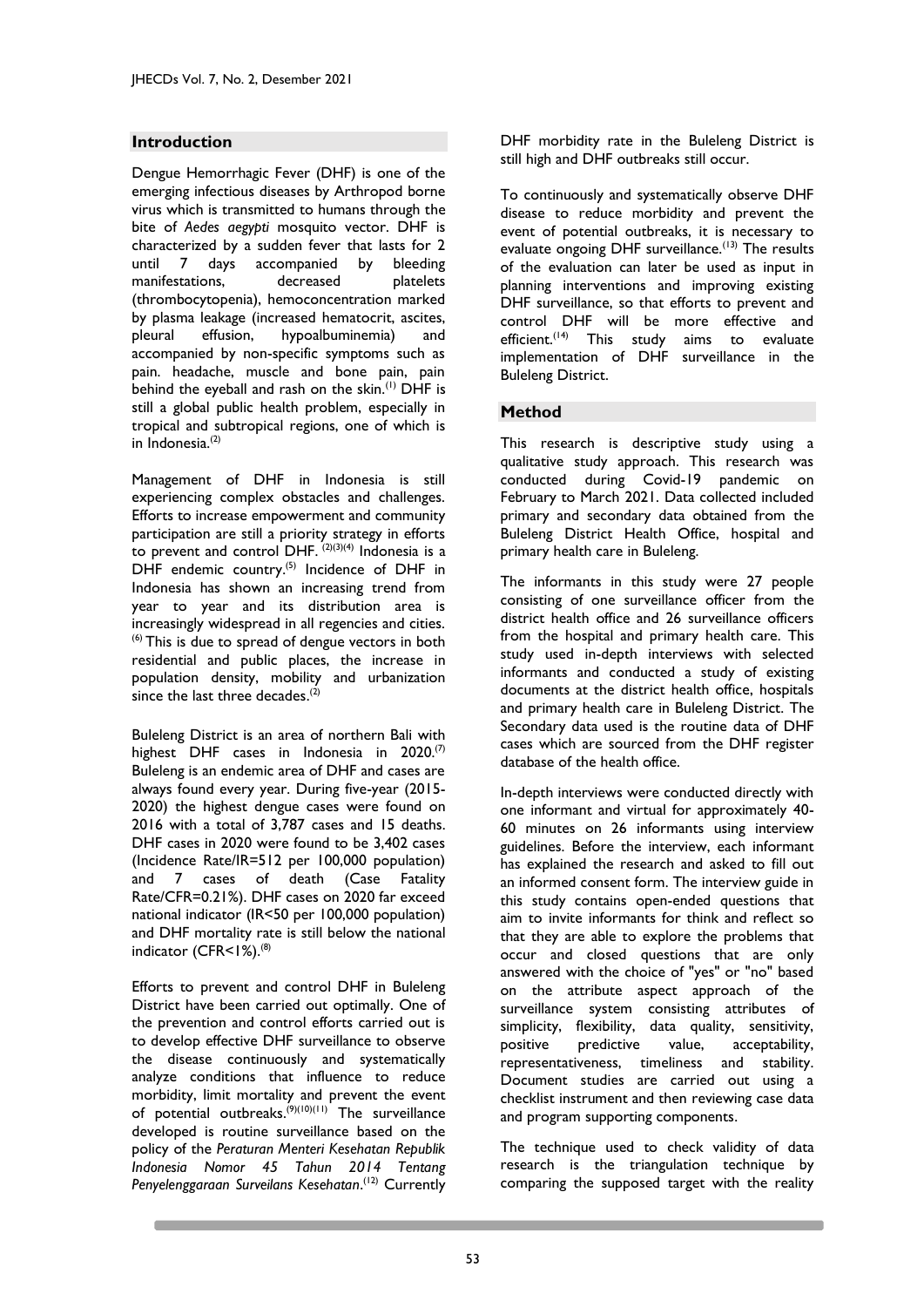found in implementation of program and describing the obstacles and problems encountered in its implementation.

Data analysis of respondent characteristics was carried out using descriptive analysis assisted by *IBM SPSS Statistics version 22* and presented using tables. Surveillance attribute analysis is carried out by data reduction, namely summarizing, selecting several main things, focusing on important things and presented qualitatively a brief description (narrative). Conclusions are drawn through observation of the data that have been discussed.

#### **Result**

#### **Surveillance staff**

| <b>Table I.</b> Distribution of Surveillance Officers Based |  |
|-------------------------------------------------------------|--|
| on Educational Background                                   |  |

| Education             | <b>Frequency</b> | <b>Proportion (%)</b>    |
|-----------------------|------------------|--------------------------|
| Senior High<br>School | 3                | $\mathsf{H}, \mathsf{I}$ |
| Diploma               | 8                | 29.6                     |
| Bachelor              | 15               | 55,6                     |
| Master                |                  | 3.7                      |
| Total                 | 27               | 100                      |

Table 1 shows that the surveillance officers found there were still senior high school educational backgrounds as many as 3 people out of 27 surveillance officers (11.1%).

**Table 2.** Distribution of DHF Surveillance Officers Based on Training History

| <b>Training History</b> | <b>Frequency</b> | <b>Proportion (%)</b> |
|-------------------------|------------------|-----------------------|
| Yes                     | 20               | 74. I                 |
| No                      |                  | 25.9                  |
| Total                   | דר               | 100                   |

Table 2 shows that there are still 7 surveillance officers who have never been trained out of 27 surveillance officers (25.9%). DHF surveillance training in the Buleleng District that has been held includes training on a web-based *Sistem Kewaspadaan Dini dan Respon* (SKDR)*.*

**Table 3**. Distribution of DHF Surveillance Officers Based on Workload

| Number of<br>programs | <b>Frequency</b> | <b>Proportion</b><br>(%) |
|-----------------------|------------------|--------------------------|
| 1 Program             |                  | 7,4                      |
| 2 Program             | 10               | 37                       |
| $\geq$ 3 Program      | 15               | 55,6                     |
| Total                 | 77               | 100                      |

Table 3 shows that majority of surveillance officers are charged with holding two until three surveillance programs or more as many as 25 out of 27 surveillance officers (92.6%) with dual duties that include surveillance programs for measles, malaria, chikungunya and others. several officers on duty in the service.

**Table 4.** Distribution of DHF Surveillance Officers Based on Length of Position

| <b>Length of Services</b> | <b>Frequency</b> | <b>Proportion (%)</b> |
|---------------------------|------------------|-----------------------|
| $\leq$   year             |                  | 3.7                   |
| I-5 year                  | 20               | 74. I                 |
| 6-10 year                 |                  | 22.2                  |
| Total                     |                  | 100                   |

Table 4 shows that there are one person out of 27 people who have not held a surveillance program for one year (3.7%).

**Table 5.** Distribution of DHF Surveillance Officers Based on Age Group

| Age group (year) | <b>Frequency</b> | Proportion (%) |
|------------------|------------------|----------------|
| 26-30            | q                | 33,3           |
| $31 - 35$        |                  | 18,5           |
| 36-40            | 5                | 18,5           |
| $41 - 45$        | 5                | 18.5           |
| 46-50            |                  | 3.7            |
| >50              |                  | 7,4            |
| Total            | 77               | 100            |

Table 5 shows that there are 8 surveillance officers over 40 years old out of 27 surveillance officers (29.6%). One of obstacles encountered by officers who are over 40 years old is the problem of using computer programs.

Based on the results of the interviews with DHF surveillance officers at district health office, it was found that change the position of surveillance officers from old officers to new officers experienced various obstacles. The unavailability of Standard Operating Procedures (SOP) for main tasks of surveillance officers makes new officers experience difficulties in adapting to delegation of responsibilities from old officers, thus affecting surveillance activities.

#### **Financing implementation of surveillance**

Based on in-depth interviews and document studies, it was found that funding sources for DHF surveillance came from the Special Operational Assistance and Regional Incentive Funds. Funding sources are allocated for each DHF surveillance activity. Sources of funding from the special operational assistance are used for DHF prevention and control programs which include procurement of tools and materials for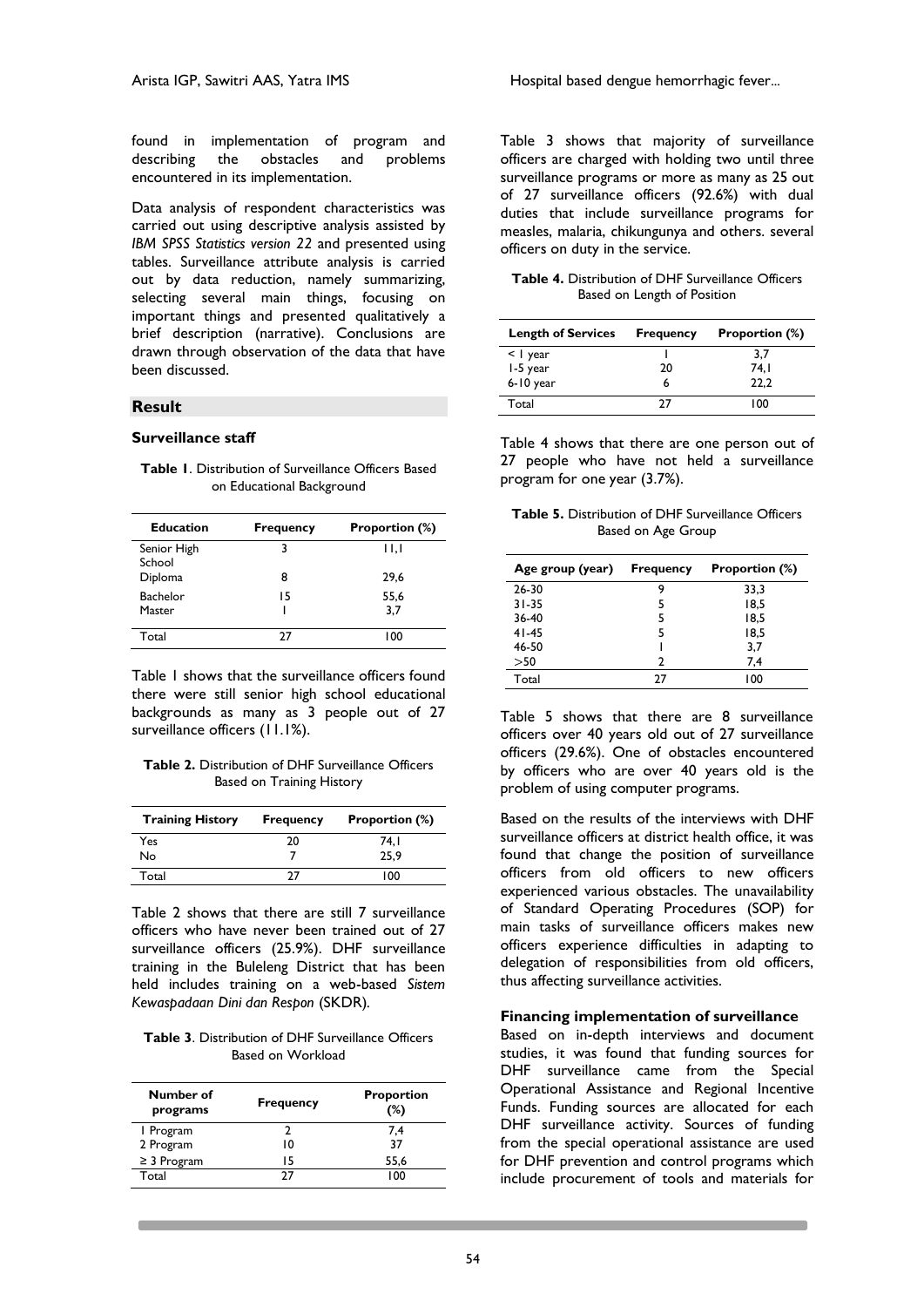fogging programs, larvacidation, eradication of mosquito nests, procurement of medical equipment to conduct epidemiological investigations, office stationery and surveillance forms. Sources of funding from regional incentive funds are used to accommodate officers in carrying out routine surveillance (transportation), training and technical field guidance, monitoring and evaluation as well as coordination meetings between sectors and programs. The results of evaluation also found that there was no funding available for the empowerment of larva monitoring cadres so that entomological surveillance had not been running optimally.

## **Simplicity**

Based on the results of in-depth interviews, it was found that surveillance reporting uses national standard forms including the W1 form which is used to report daily cases of the event outbreak and the W2 form which is used to report weekly cases of the event outbreak. The report will then be converted into a PDF file and sent via the WhatsApp group for an analysis trend of the event outbreak, the results of which are used to design the event outbreak prevention programs. The flow of reporting DHF cases is carried out in stages starting from the primary health care level, district health office, provincial health office, then reported to the ministry of health. The flow of investigations into the event outbreak during the Covid-19 pandemic is carried out with strict health protocols. The investigation was carried out directly by primary health care surveillance officer to trace the risk factors causing the event outbreak and screening the population if suspected DHF with rumpleed test with a positive result, they will be referred directly to primary health care for complete blood tests and further treatment. Based on the results of document study, it was found that reports were also sent directly online to the ministry of health on *Sistem Kewaspadaan Dini dan Respon* (SKDR) website and could be accessed by district and provincial health offices.

#### **Flexibility**

Based on the results of in-depth interviews, it was found this surveillance can be carried out simultaneously with surveillance of chikungunya and malaria, which are zoonotic and emerging diseases. The results of document study found that specified reporting format had been updated as needed within a certain period which had been socialized before form was used without any significant additional labor, cost and time. The form used is also equipped with a filling guide. Based on the results of the interview, it was also

found that the case definition used was taken from the guidelines the Ministry of Health Republic of Indonesia which refers to the World Health Organization (WHO). Case definition develops following changes in time according to development the results scientific research studies.

## **Data quality**

Based on the results of the document study, it was found that completeness of data reporting has not been able to pass the national data completeness standard of 90%. There is still some data from names and addresses in DHF routine register of the district health office that needs to be validated and reconfirmed because there was an error in data input by surveillance officer in the field due to not inputting it according to standard formula given by surveillance officer from the district health office.

## **Sensitivity**

Based on the results of the document study, this surveillance system is not sufficient to describe the actual situation because there are still several false positive cases. This happened because DHF case reporting system in the hospital was not optimal. This surveillance system is also not able to accurately predict the occurrence of the event outbreaks.

#### **Positive Predictive Value**

Based on the results of document study, it was found that several hospital DHF case reports when confirmed with the DHF diagnosis criteria the Ministry of Health Republic of Indonesia was Dengue Fever. (DF). Reporting cases of Dengue Shock Syndrome (DSS) when confirmed with diagnostic criteria the Ministry of Health Republic of Indonesia is correct. This is because the clinical symptoms of DSS tend to be more specific and are strengthened by the results of a more comprehensive diagnostic examination.

#### **Acceptability**

Based on the results of in-depth interviews, it was found that the involvement of related parties in the discovery of DHF cases was quite low. The involvement of private doctors or midwives and private clinics is not optimal for cooperation in reporting cases. Almost all cases of DHF were found in the hospital and even experienced complications of shock due to delay in receiving treatment. Based on the document study, it was found that the use of DHF data was still used only by the district health office and academics or students from universities in need, no other party had used DHF data except for program intervention planning and research materials.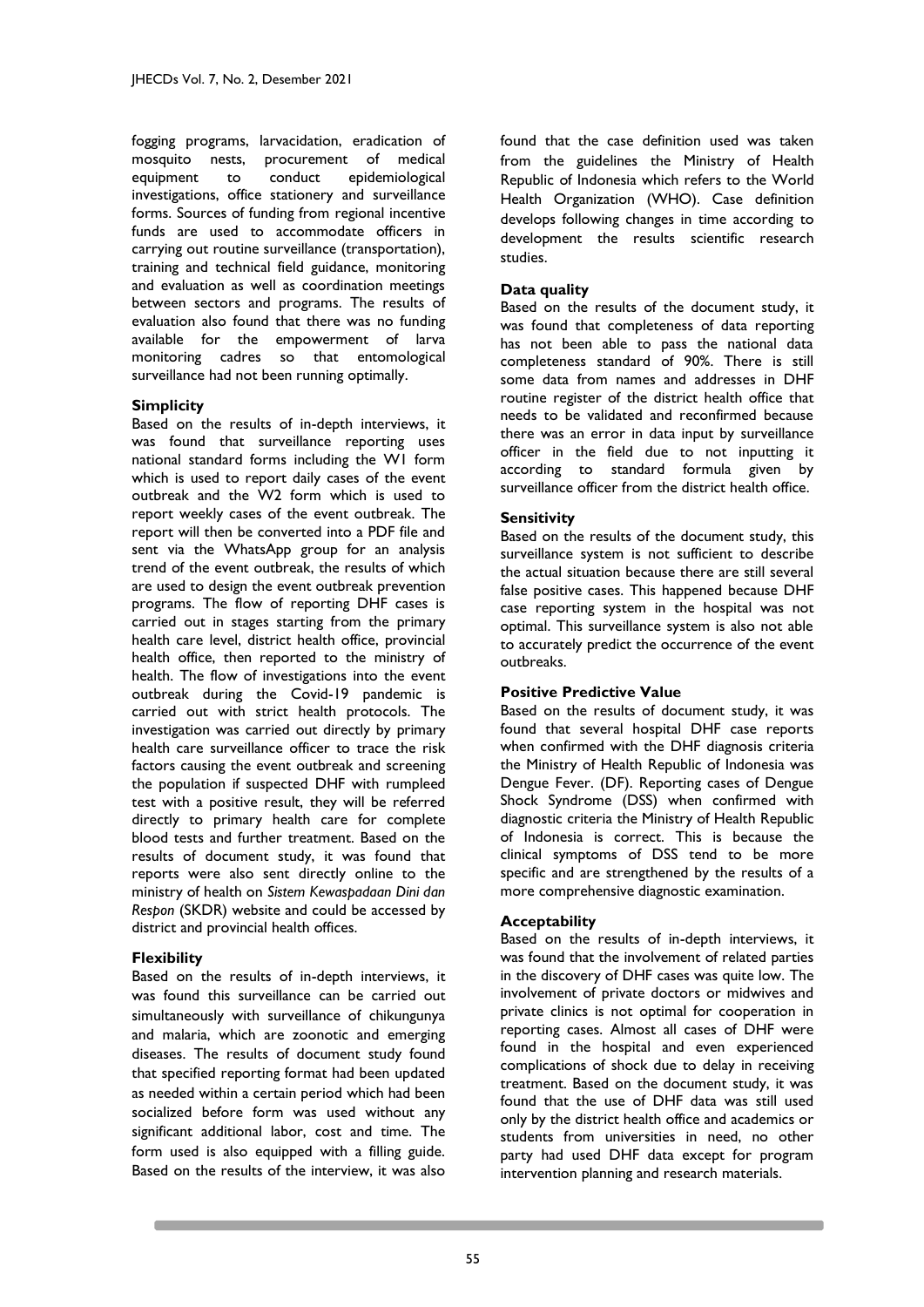## **Representativeness**

Based on the results of in-depth interviews, it was found there were still many patients who were treated for DHF at the hospital when registering for treatment registration using birth address on the *Kartu Tanda Penduduk* (KTP) instead of using domicile where the patient lived and area of the *Kartu Indonesia Sehat* (KIS) health facility owned so that patient will be recorded as a patient at the place of birth, not as a patient at the primary health care in area of origin the patient.

## **Timeliness**

Based on the results of in-depth interviews, it was found the response of surveillance officers to carry out epidemiological investigations for outbreak event situations was followed up within 72 hours since the case was confirmed. It was still found that some primary health care surveillance officers reported that routine data were almost past the given time limit due to their high workload. Complete reports are received no later than the 10th (tenth) of the following month considering that data must be collected is manual reporting and web-based reporting. In 2021 as of March, 100% of primary health care have submitted reports on time so that the timeliness of this surveillance is categorized as good in terms of national surveillance indicators with a minimum standard of 80% set by the Ministry of Health Republic of Indonesia. All parties involved, especially the health office, must provide motivation to increase the commitment of officers in carrying out data reporting activities every week.

## **Stability**

Based on the results of in-depth interviews, it was found the ability of officers to manage databases experienced problems in several primary health care because they had not been able to operate the recording and reporting system properly. During data processing, there has never been computerized system damage or data loss. Based on the results of document study, it was found that surveillance data was created in a special folder to facilitate data storage process. Data is also entered into a flash disk to prevent data loss so that data is reliable and available when needed. The computer equipment used still in good condition with sufficient quantities. The means of transportation used to support surveillance activities are private vehicles (motorcycles) or primary health care ambulances. The communication tool in surveillance process uses a personal communication tool (mobile phone) by the

surveillance officer. These components are available sufficiently so that they are able to support surveillance activities.

## **Discussion**

Referring the Centers for Disease Control and Prevention (CDC) standard regarding the implementation of an epidemiological surveillance system, one of the indicators for the implementation of a health epidemiological surveillance system is evaluated by using a surveillance system attribute approach.<sup>(9)(10)(15)</sup> In general, the purpose of DHF epidemiological surveillance is to provide data and information on the epidemiology of DHF disease as a basis for health management for decision making in planning, implementing, monitoring, evaluating health programs and increasing awareness and responding to outbreaks events quickly and right. In particular, the purpose of surveillance of DHF cases is to monitor the trend of DHF and to be aware the outbreaks occurrences of DHF and the efforts to overcome them.  $(2)(16)$ 

DHF surveillance in the Buleleng District is carried out by Buleleng District Health Office, 20 primary health cares and 7 network hospitals in the Buleleng District area. DHF surveillance is carried out intensively between hospitals, primary health care and health offices follow up efforts to control DHF cases and prevent the event outbreaks. Implementation of DHF surveillance in the Buleleng District was carried out using a passive surveillance approach with routine surveillance methods. Passive surveillance is carried out through monitoring the progress of DHF cases reported by network hospitals (diagnosed DHF patients) to the health office.  $(8)$ 

Surveillance officers have a double workload which can be seen from the majority being charged with carrying out two or three surveillance programs. The lack ability of some surveillance officers to use computers because they are over 40 years old and it is still found that officers have not attended surveillance training, especially *Sistem Kewaspadaan Dini dan Resepon* and there are still surveillance officers with senior high school education. The replacement of position the surveillance officer from the old officer to the new officer also encountered problems because there were no SOP for the main duties of the surveillance officer.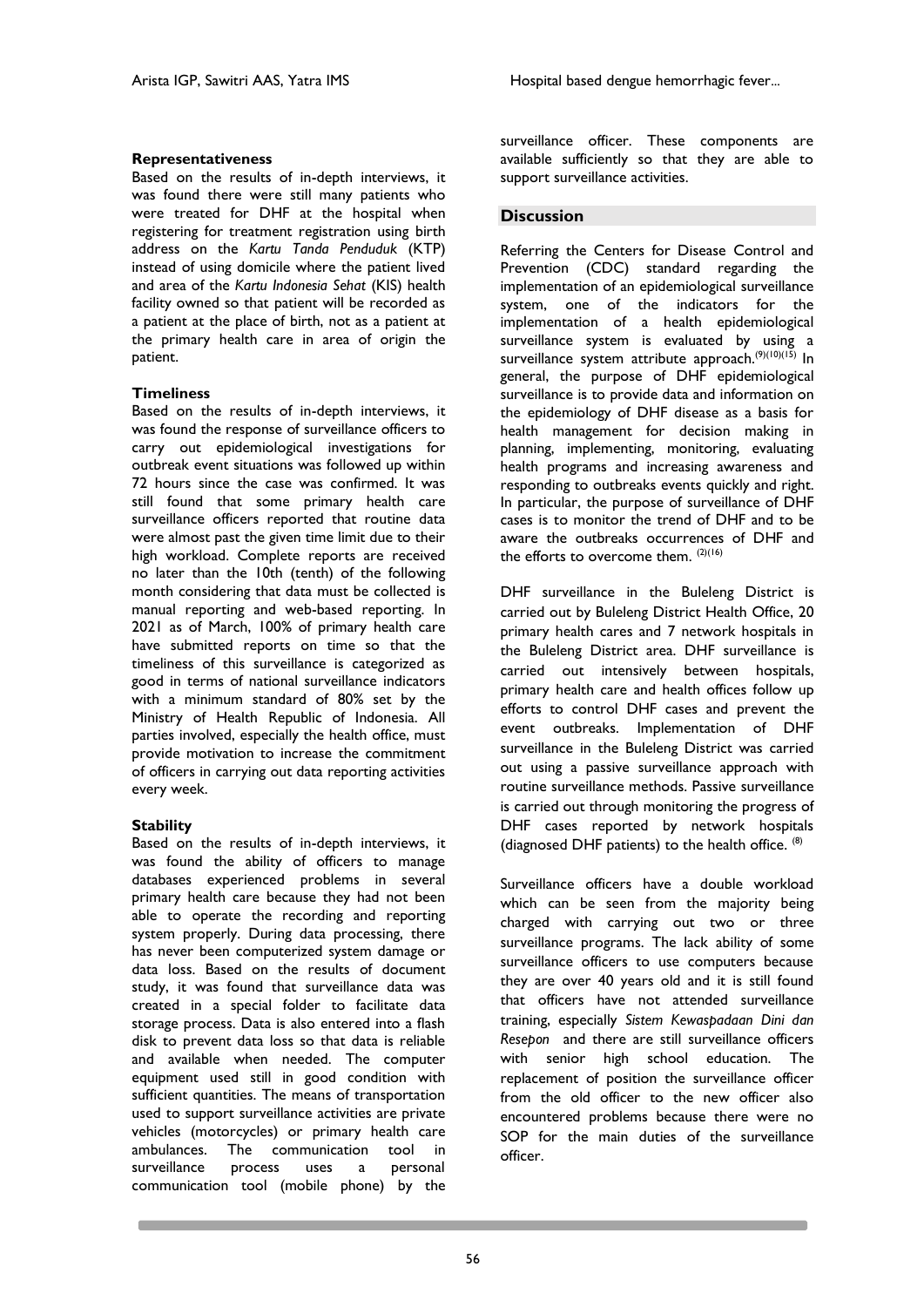Funding for larva monitoring program is not yet available so that the process of monitoring larva on a regular basis has not been able to be carried out. This is not in line with the governments program, which plans a one-house, oneinterpreter larva monitoring program so as to prevent dengue fever transmission. <sup>(2)</sup> Advocacy should be carried out reempower the larva monitoring program that has been stopped previously so that it is able to carry out its roles, duties and functions in assisting the implementation of entomological surveillance as a basis for consideration of policy making and the preparation of plans for DHF control programs.

The simplicity of a surveillance system includes simplicity in structure and ease of operation. (10) Surveillance system should be designed as simple as possible but still achieve the desired objectives. (17) The recording and reporting of surveillance is simple enough so that it looks transparent which can be accessed, used and evaluated by various interested sectors. (18)(19) Primary health care is also quite capable of doing web-based reporting because it has been supported by WiFi network access that has been provided by the local government so that it does not interfere with reporting process activities.

A flexible surveillance system can adapt to changing information requirements or implementation situations without significant increases in cost, effort and time.  $(20)$  Flexible surveillance can accept, among other things, newly identified diseases and health problems, changes in case definitions and variations of reporting sources.<sup>(15)</sup> This surveillance system is generally flexible. This surveillance can be carried out simultaneously with surveillance for zoonotic diseases and similar arboviruses. Reporting formats and case definitions are also continuously updated according to scientific developments. Flexibility assessment is very difficult to do if the surveillance component is not able to keep up with the development of scientific information.<sup>(21)</sup>

Quality of the data depends on its completeness and validity. Data that is usually collected includes demographic characteristics of the affected population, completeness of the health program and presence or absence of potential risk factors. Data quality is affected by the performance of screening and diagnostic checks, clarity of hardcopy or electronic surveillance forms, quality of training and supervision of people completing surveillance forms and data management.<sup>(16)</sup> Data quality of this surveillance needs to be improved so that it reaches predetermined standard. The Data quality is evaluated from the completeness

of filling in the recording and reporting forms as well as data collected in DHF control program. In effort to maintain quality of data surveillance, supervision and technical guidance the primary health care are carried out periodically by surveillance officers from district health office. (22)

The sensitivity of a surveillance system can be seen from the level of data collection which is the extent to which the cases proportion of disease or health problem is detected by the surveillance system to prevent the event outbreak.<sup>(10)</sup> Sensitivity is influenced by individual factors with certain diseases or health problems who seek health care, diseases or conditions to be diagnosed and the sensitivity of diagnostic tests and cases reported in the system for certain diagnoses.(16) This surveillance system is not optimal in predicting the occurrence of outbreak events so that outbreak events are still found in several areas. This condition has contributed to high number of cases reported for incidence of DHF. This causes the highest number of DHF in Buleleng District in Indonesia. Surveillance systems that have good sensitivity can predict DHF outbreaks in advance so they can handle them properly.(21)

The positive predictive value is the proportion of the population identified as cases by a surveillance system and in fact cases. (16) Surveillance with a low positive predictive value will result in many cases that are other diseases and not disease targeted for surveillance.<sup>(9)</sup> As a result there is a waste of funding especially if the fake cases are investigated as epidemics. Predictive power is influenced by prevalence and incidence of disease as well as tool sensitivity. Positive predictive value of this surveillance system is quite low and needs to be improved because there are still some false positive cases. The predictive ability of this surveillance system is measured by the proportion of those identified as cases and actually suffering from the disease. Positive predictive value of this surveillance is calculated from the proportion of hospital DHF case reports that have DHF which is carried out through confirmation based on case definition the Ministry of Health Republic of Indonesia.

Acceptability describes the level participation of individuals, organizations, and health institutions in implementing the surveillance system. $(23)$  The interaction of system with those involved, including patients, diagnostic officers and reporters, greatly influences the success of surveillance system.<sup>(16)</sup> Acceptability of this surveillance system is quite low. The involvement of private sector has not been able to cooperate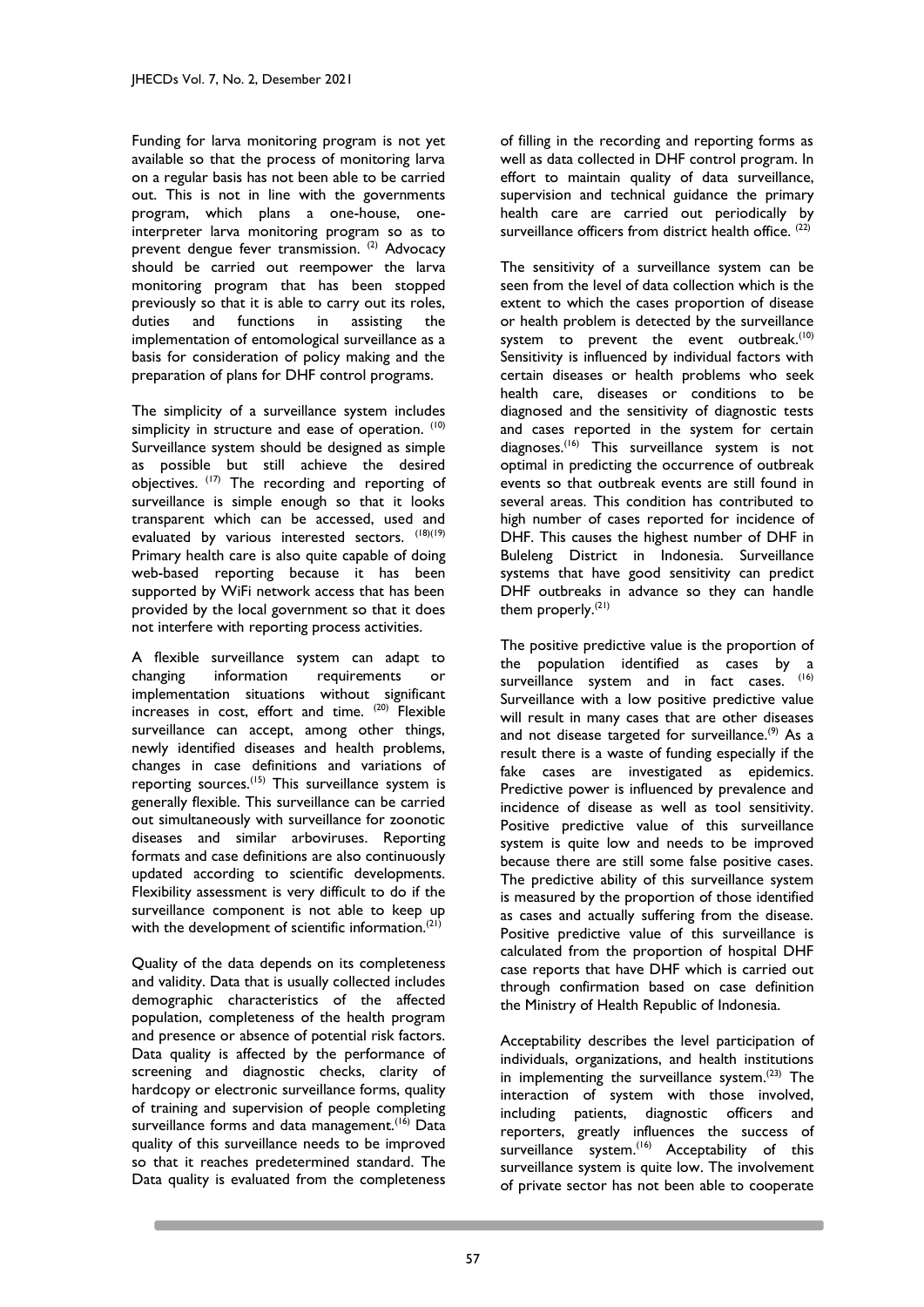in reporting cases and the utilization of DHF data has not been carried out properly. The government and the policy makers involved must be able to empower various related sectors, both private and nongovernment organizations, in collaborating to support surveillance so that surveillance performance can increase.<sup>(24)</sup>

A representative surveillance system will accurately describe the occurrence of health event within a certain period, distribution of the event in the community by place, person (characteristics of the population: age, socioeconomic status, geographic location, time of day (history of health events: latent period), modes of transmission and spread, fatal outcomes, available prevention and control measures: on-site diagnostic tests, referral patterns by doctors and data sources: mortality rates to be compared with incidence rates and laboratory reports to be compared with doctor reports.<sup>(16)</sup> Data quality is a characteristic of a representative surveillance system, not only being able to solve cases but also demographic descriptions and information on risk factors. This surveillance system in general is still not sufficient to describe the actual situation. Many data on patient residence are found that are not by the underlying conditions. This condition will make it difficult for surveillance officers to carry out epidemiological investigations and mapping the area of incident. We recommend the admissions hospital or primary health care as the front line of health services when receiving patients for treatment, data collected on the right place to live according the location of patients illness so that it will make easier for surveillance officers to carry out epidemiological investigations.

Timeliness describes the speed or deceleration between steps in a surveillance system. Timeliness in the surveillance system must be assessed in terms the availability of information on efforts to control or prevent disease, both in terms of immediate countermeasures and longterm plans for prevention efforts.<sup>(16)</sup> The timeliness of responding the event outbreak and sending reports using the form provided is generally good. The feedback given from provincial health office to district or from district health office to primary health care is only in form of absentee reports and simple data analysis submitted at program coordination meetings.

The stability of the surveillance system must have reliability and availability.  $(23)$  Reliability is the ability to collect, manage and provide correct data without failure and availability is the ability

to operate when needed. $(10)$  Stability of this surveillance system is not good due to the limited ability of officers to operate recording and reporting system application properly. Efforts to increase the capacity of officers in form of workshops and training will be able to improve the knowledge and attitudes of surveillance officers. (25) Supporting facilities for surveillance, such as transportation and communication equipment, are available in sufficient numbers to assist the process of surveillance activities.

## **Conclusion and Suggestion**

The implementation of DHF surveillance in Buleleng, Bali during Covid-19 pandemic has not run optimally, as can be seen from high double workload of officers, lack ability of officers to use computers, not all officers have attended training, there is no budget for the empowerment of larvae monitor program and the attribute standards such as data quality, sensitivity, positive predictive value, acceptability, representativeness and stability have not been fulfilled.

The District Health Office and its staff are expected to strengthen several aspects, especially the case reporting system to improve performance the surveillance system as the first step in preventing and controlling DHF.

## **Acknowledgment**

We would like to thank Buleleng District Health Office for their support and contribution in assisting this research.

## **Authors Contribution**

IGPA as designed the research concept, wrote the original manuscript, data collected and analyzed, AASS and IMSY as data supervised.

#### **References**

- 1. WHO. Dengue Guidlines For Diagnosis, Treatment, Prevention and Control. New. Kroeger A, Ehrenberg J, Drager RD, Velayudhan R, Horstick O, editors. Geneva Switzerland: WHO Library Cataloguing-in-Publication Data; 2009.
- 2. Kemenkes RI. Pedoman Pencegahan dan Pengendalian Demam Berdarah Dengue di Indonesia. Sitohang V, Farchanny A, Kandun IN, Kusriastuti R, Karyanti MR, Lokida D, et al., editors. Jakarta: Direktorat Jenderal Pencegahan dan Pengendalian Penyakit; 2017.
- 3. Trapsilowati W, Mardihusodo SJ, Prabandari YS, Mardikanto T. Partisipasi Masyarakat Dalam